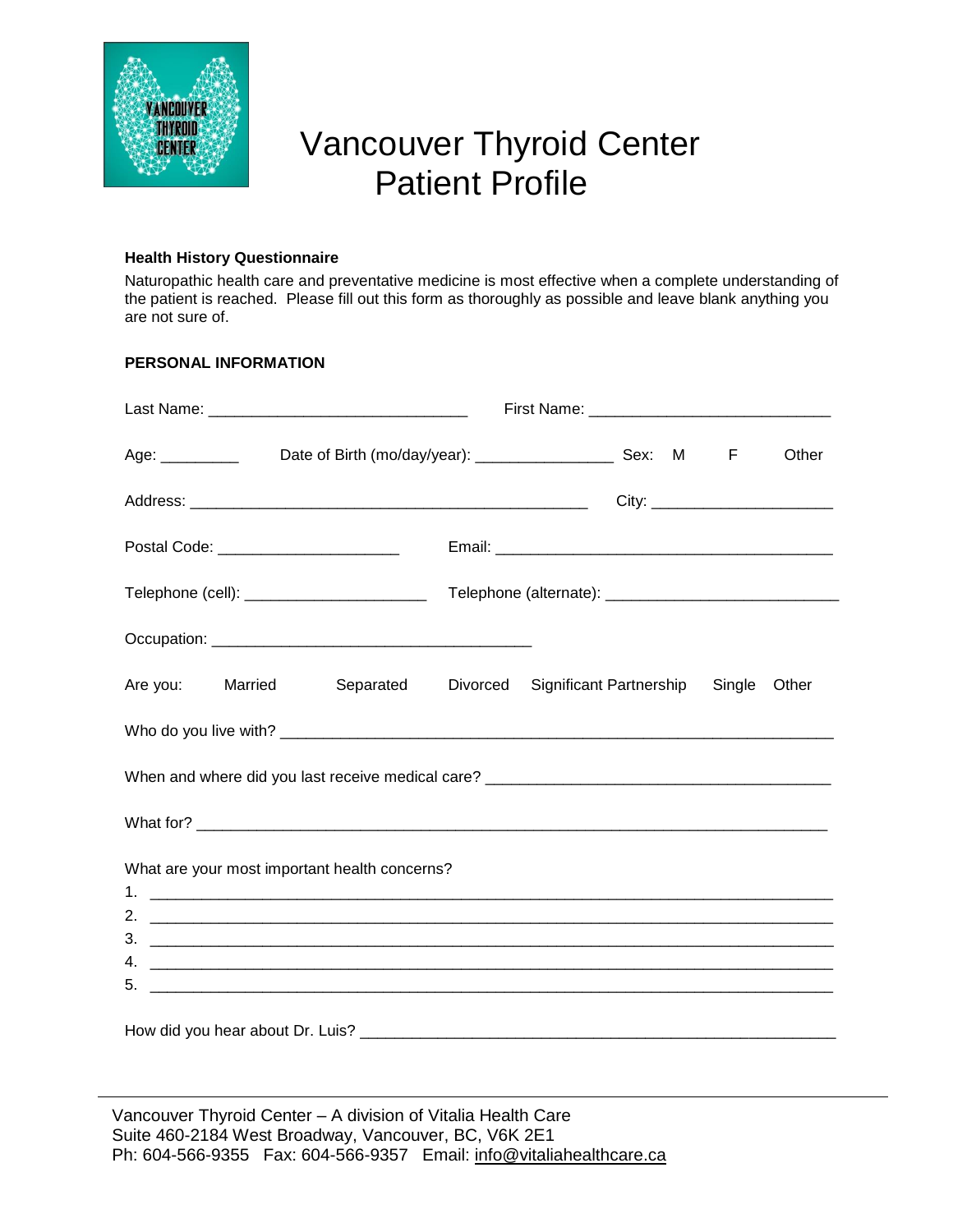## **HOSPITALIZATION AND/OR SURGERY**

Please list any hospitalizations or surgeries that and when \_\_\_\_\_\_\_\_\_\_\_\_\_\_\_\_\_\_\_\_\_\_\_\_\_\_\_\_\_\_\_\_\_\_

**FAMILY HISTORY** Please check off any applicable medical history and state the relationship (eg father)

\_\_\_\_\_\_\_\_\_\_\_\_\_\_\_\_\_\_\_\_\_\_\_\_\_\_\_\_\_\_\_\_\_\_\_\_\_\_\_\_\_\_\_\_\_\_\_\_\_\_\_\_\_\_\_\_\_\_\_\_\_\_\_\_\_\_\_\_\_\_\_\_\_\_\_\_\_\_\_\_\_

| Cancer                     |
|----------------------------|
| <b>Diabetes</b>            |
| <b>Heart Disease</b>       |
| <b>High Blood Pressure</b> |
| <b>Stroke</b>              |
| <b>Mental Illness</b>      |
| Asthma, Hayfever, Hives    |
| Anemia                     |
| Auto-immune disorder       |
| Thyroid disorder           |
| Other:                     |

#### **IMMUNIZATIONS**

| Immunized as a child   | N |  |
|------------------------|---|--|
| Annual Flu Vaccination | N |  |

## **ALLERGIES**

Please list any foods, drugs or environmental allergens.

#### **CURRENT MEDICATIONS** - circle if you take the following:

| Laxatives        |  | Pain Relievers N |  | Antacids   |  |
|------------------|--|------------------|--|------------|--|
| Sleeping pills N |  | Cortisone        |  | Thyroid Rx |  |

List **ALL** prescriptions, over the counter medications, supplements and vitamins that you are taking with the dose.

\_\_\_\_\_\_\_\_\_\_\_\_\_\_\_\_\_\_\_\_\_\_\_\_\_\_\_\_\_\_\_\_\_\_\_\_\_\_\_\_\_\_\_\_\_\_\_\_\_\_\_\_\_\_\_\_\_\_\_\_\_\_\_\_\_\_\_\_\_\_\_\_\_\_\_\_\_\_\_\_\_

| -<br>ີ<br>______ |  |
|------------------|--|
|                  |  |

## **THYROID**

Diagnosis \_\_\_\_\_\_\_\_\_\_\_\_\_\_\_\_\_\_\_\_\_\_\_\_\_\_\_\_\_\_\_ When \_\_\_\_\_\_\_\_\_\_\_\_\_\_\_\_\_\_\_\_\_\_\_\_\_\_\_\_\_\_\_\_\_

Vancouver Thyroid Center – A division of Vitalia Health Care Suite 460-2184 West Broadway, Vancouver, BC, V6K 2E1 Ph: 604-566-9355 Fax: 604-566-9357 Email: [info@vitaliahealthcare.ca](mailto:info@vitaliahealthcare.ca)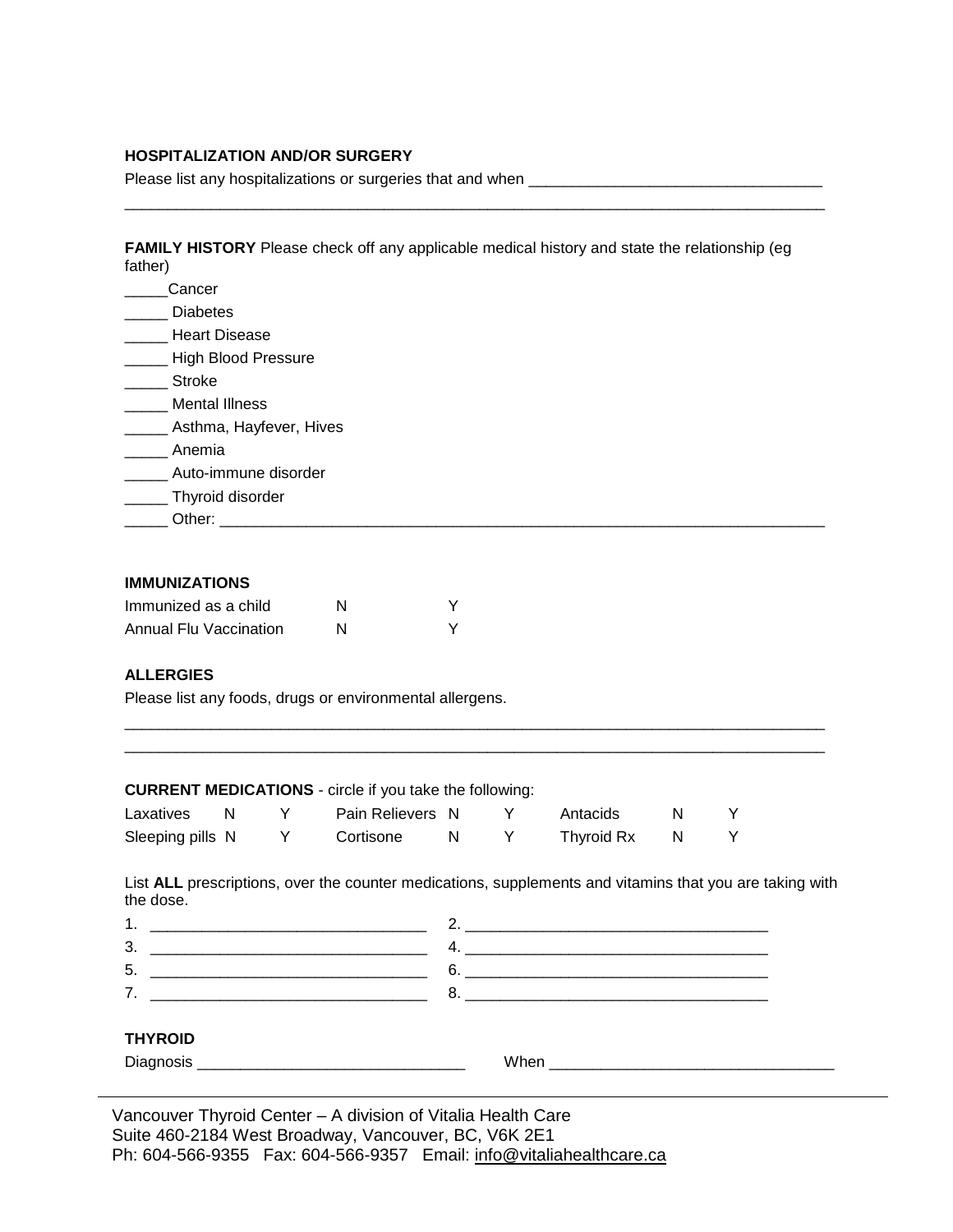| Have you tried other thyroid medications? If so, what?                           |
|----------------------------------------------------------------------------------|
| Have you had a thyroid ultra sound?                                              |
| Do you have any other diagnosed conditions?                                      |
| Have you ever had mono? If so, when?                                             |
| Are you under the care of an endocrinologist? Who? _____________________________ |
|                                                                                  |
|                                                                                  |

\_\_\_\_\_\_\_\_\_\_\_\_\_\_\_\_\_\_\_\_\_\_\_\_\_\_\_\_\_\_\_\_\_\_\_\_\_\_\_\_\_\_\_\_\_\_\_\_\_\_\_\_\_\_\_\_\_\_\_\_\_\_\_\_\_\_\_\_\_\_\_\_\_\_\_\_\_\_\_\_\_\_

**PLEASE ANSWER : N** = Never, **P** = Condition had in the past, **Y** = Condition you have now.

| <b>GENERAL</b>                       |              |        |   | <b>NEUROLOGIC</b>                         |                   |              |        |
|--------------------------------------|--------------|--------|---|-------------------------------------------|-------------------|--------------|--------|
| Weight                               |              |        |   | Fainting                                  | N                 | P            | Y      |
| Max. Weight                          |              |        |   | <b>Seizures</b>                           | $\mathsf{N}$      | P            | Y      |
| When?                                |              |        |   | Paralysis                                 | N                 | P            | Υ      |
| Height                               |              |        |   | <b>Muscle Weakness</b>                    | N                 | P            | Y      |
| Last Physical Exam                   |              |        |   | Numbness/Tingling                         | N                 | P            | Υ      |
| Fatigue                              | N            | P      | Y | Loss of Memory                            | N                 | P            | Y      |
| Headache                             | N            | P      | Y | <b>Eyelid Twitch</b>                      | $\mathsf{N}$      | P            | Y      |
| <b>SKIN</b>                          |              |        |   | <b>RESPIRATORY</b>                        |                   |              |        |
| Acne                                 | N            | P      | Υ | Chronic Cough                             | $\mathsf{N}$      | P            | Υ      |
| Colour changes                       | N            | P      | Υ | <b>Excess Phlegm</b>                      | $\mathsf{N}$      | $\mathsf{P}$ | Υ      |
| Eczema, Hives                        | N            | P      | Y | Wheezing                                  | N                 | P            | Y      |
| Itching                              | N            | P      | Υ | Asthma                                    | N                 | P            | Υ      |
| <b>Night Sweats</b>                  | N            | P      | Y | <b>Bronchitis</b>                         | N                 | P            | Y      |
|                                      |              |        |   | Pneumonia                                 | N                 | P            | Υ      |
| <b>EYES</b>                          |              |        |   | Shortness of breath                       | $\mathsf{N}$      | P            | Y      |
| <b>Glasses or Contacts</b>           | N            | P      | Y |                                           |                   |              |        |
| Eye Pain                             | N            | P      | Υ | <b>CARDIOVASCULAR</b>                     |                   |              |        |
| <b>Tearing or Dryness</b>            | N            | P      | Y | Angina or Chest Pain                      | N                 | P            | Y      |
| Double Vision                        | N            | P      | Y | <b>High Blood Pressure</b>                | N                 | P            | Y      |
| Eye Disease                          | N            | P      | Y | Low Blood Pressure                        | N                 | P            | Y      |
|                                      |              |        |   | <b>Heart Disease</b>                      | N                 | P            | Y      |
| <b>EARS</b>                          |              |        |   | Murmurs                                   | N                 | P            | Υ      |
| Impaired Hearing                     | $\mathsf{N}$ | P      | Υ | Swelling in Ankles                        | $\mathsf{N}$      | P            | Υ      |
| Ringing                              | N            | P      | Y | <b>Palpitation/Flutter</b>                | N                 | P            | Y      |
| Earache                              | N            | P      | Y |                                           |                   |              |        |
| Ear Infections                       | N            | P      | Y | <b>GASTROINTESTINAL</b>                   |                   |              |        |
| Vertigo/Dizziness                    | N            | P      | Y | <b>Trouble Swallowing</b>                 | $\mathsf{N}$      | P            | Υ      |
|                                      |              |        |   | Heartburn                                 | N<br>$\mathsf{N}$ | P            | Y<br>Y |
| <b>NOSE AND SINUS</b>                | N            |        | Υ | Change in Thirst                          | N                 | P<br>P       | Y      |
| <b>Frequent Colds</b><br>Nose Bleeds | N            | Ρ<br>P | Y | Change in Appetite                        | N                 | P            | Y      |
| <b>Stuffiness</b>                    | N            | P      | Y | Nausea/Vomiting<br>Daily Bowel Movement N |                   | P            | Y      |
| <b>Hay Fever</b>                     | N            | P      | Υ | How often?                                |                   |              | / day  |
| <b>Sinus Problems</b>                | N            | P      | Y | Is this a change?                         |                   | N            | Y      |
|                                      |              |        |   |                                           |                   |              |        |
| <b>MOUTH AND THROAT</b>              |              |        |   | Pencil-Thin Stools                        | N                 | P            | Υ      |
| <b>Frequent Sore Throat</b>          | N            | P      | Y | <b>Blood in Stool</b>                     | $\mathsf{N}$      | P            | Y      |
|                                      |              |        |   |                                           |                   |              |        |

Vancouver Thyroid Center – A division of Vitalia Health Care Suite 460-2184 West Broadway, Vancouver, BC, V6K 2E1 Ph: 604-566-9355 Fax: 604-566-9357 Email: [info@vitaliahealthcare.ca](mailto:info@vitaliahealthcare.ca)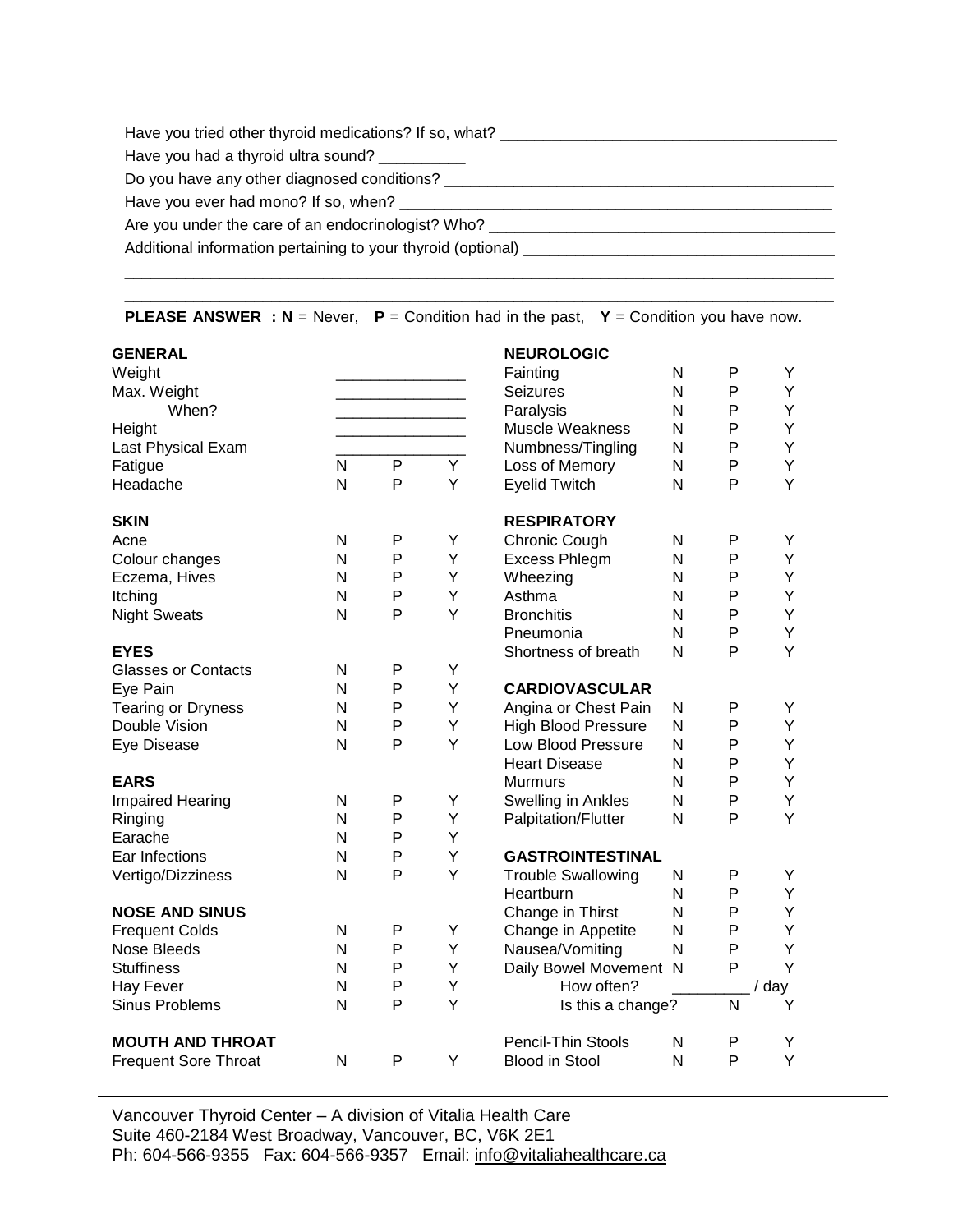| <b>Gum Problems</b>             | N | P         | Y | Mucus in Stool                          | N            | P            | Υ      |
|---------------------------------|---|-----------|---|-----------------------------------------|--------------|--------------|--------|
| Hoarseness                      | N | P         | Y | Undigested food stool                   | N            | P            | Υ      |
| Sore Tongue                     | N | P         | Y | <b>Brown Stool</b>                      | N            |              | Υ      |
|                                 |   |           |   | Abdominal Pain                          | N            | $\mathsf{P}$ | Υ      |
| <b>NECK</b>                     |   |           |   | Liver/Gall Bladder disease              |              | N            | Υ      |
| Lumps                           | N | P         | Y | Ulcer                                   | N            | P            | Υ      |
| Pain                            | N | P         | Y | Hemorrhoids                             | N            | P            | Υ      |
| Swollen Glands                  | N | P         | Y | Food Poisoning                          | N            | P            | Y      |
| <b>URINARY</b>                  |   |           |   | <b>MALE REPRODUCTIVE</b>                |              |              |        |
| Pain on Urination               | N | P         | Y | Hernias                                 | N            | P            | Y      |
| Increased freq. in day          | N | P         | Y | Testicular mass/pain                    | N            | P            | Υ      |
| Increased freq. in night        | N | P         | Υ | Are you sexually active?                |              | N            | Υ      |
| Inability to hold urine         | N | P         | Υ | <b>Sexual Difficulties</b>              | N            | P            | Υ      |
| <b>Frequent Infections</b>      | N | P         | Υ | <b>Venereal Disease</b>                 | N            | P            | Y      |
| <b>Kidney Stones</b>            | N | P         | Y | Discharge/Sores                         | $\mathsf{N}$ | P            | Y      |
|                                 |   |           |   | Sexual orientation (optional)           |              |              |        |
| <b>ENDOCRINE</b>                |   |           |   |                                         |              |              |        |
| Hot flashes                     | N | P         | Y | <b>CIRCULATORY</b>                      | /BLOOD       |              |        |
| <b>Excessive Thirst</b>         | N | P         | Υ | Cold hands/feet                         | N            | P            | Y      |
| <b>Sugar Cravings</b>           | N | P         | Y | Varicose veins                          | N            | P            | Y      |
|                                 |   |           |   | <b>History of Blood Clots</b>           | N            | P            | Υ      |
| <b>FEMALE REPRODUCTIVE</b>      |   |           |   | Anemia                                  | ${\sf N}$    | P            | Υ      |
| Are you pregnant?               | N | P         | Y | <b>Bruise easily</b>                    | N            | P            | Y      |
| Age menses began                |   |           |   |                                         |              |              |        |
| Cycle Length (days)             |   |           |   | <b>EMOTIONAL</b>                        |              |              |        |
| Number of days of flow          |   |           |   | Depression                              | N            | P            | Y      |
| Bleeding between menses         | N | P         | Υ | Mood swings                             | N            | P            | Υ      |
| Regular cycles                  | N | P         | Υ | Anxiety/Nervousness                     | N            | P            | Y      |
| Menopausal symptoms             | N | P         | Υ | Emotionally numb                        | N            | P            | Υ      |
| Pain with intercourse           | N | P         | Υ | Treated for above                       | N            | P            | Y      |
| <b>Excessive flow</b>           | N | P         | Υ |                                         |              |              |        |
| <b>Birth Control</b>            | N | P         | Υ | <b>HABITS</b>                           |              |              |        |
| Which Type?                     |   |           |   | Do you eat 3 meals/day?                 |              | N            | Υ      |
| # of pregnancies                |   |           |   | How often do you exercise?              |              |              | /week  |
| # of live births                |   |           |   | Do you fall asleep well? N              |              | P            | Υ      |
| Difficulties conceiving         | N | ${\sf P}$ | Υ | Do you stay asleep?                     | N            | P            | Υ      |
| Are you sexually active?        | N | P         | Υ | Do you awake rested? N                  |              | P            | Υ      |
| <b>Sexual Difficulties</b>      | N | P         | Y | Average sleep per night                 |              |              | /hours |
| <b>Abnormal PAPS</b>            | N | P         | Y | Enjoy your work                         | N            | P            | Y      |
| Last PAP test                   |   |           |   |                                         |              |              |        |
| Sexually transmitted infections |   |           |   | <b>MISCELLANEOUS</b>                    |              |              |        |
| Excess discharge                | N | P         | Y | Date of last antibiotics use __________ |              |              |        |
| Sexual orientation (optional)   |   |           |   | Tropical vacation dates                 |              |              |        |
| Breast pain/tenderness          |   |           |   | Past history of cancer                  | N            |              | Υ      |
| Breast/Nipple discharge         | N | P         | Y | Recreational drug use                   | N            | P            | Y      |
| Do you self exam?               | N | P         | Y | Treated for addictions                  | N            | P            | Υ      |
| Have you had a mammogram?       | N |           | Υ | Use tobacco                             | N            | P            | Υ      |
| Mammogram results               |   |           |   | Alcohol drinks per week _____________   |              |              |        |
|                                 |   |           |   | Coffee/caffeine per day                 |              |              |        |